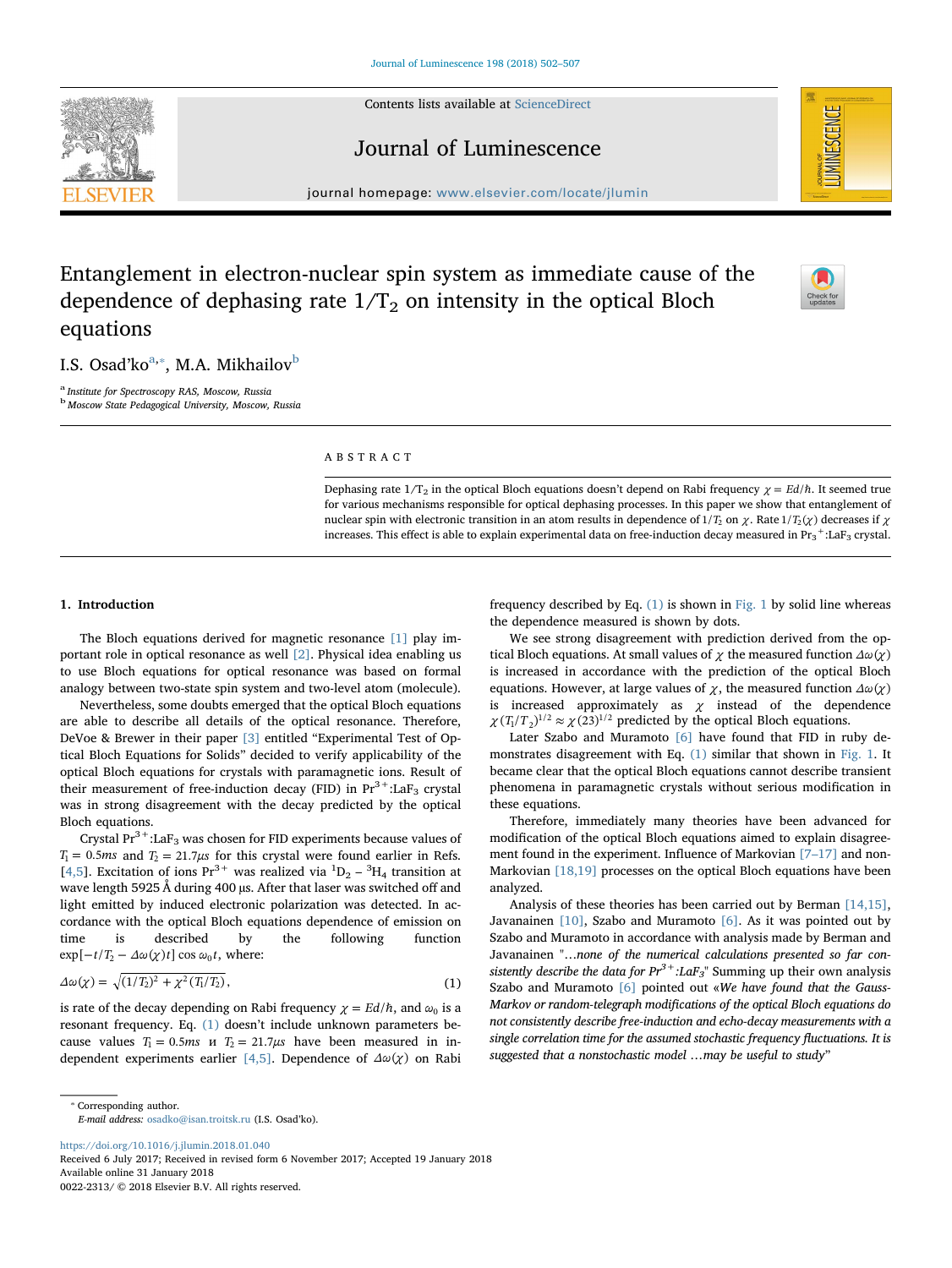<span id="page-1-0"></span>

Fig. 1. Dependence on Rabi frequency calculated with the help of Eq. [\(1\)](#page-0-3) (line) and the dependence measured in experiment [\[3\]](#page-5-2) (dots).

Hence, all types of stochastic theories were unable to describe correctly experimental data presented in [Fig. 1.](#page-1-0)

Since stochastic approaches fail to explain experimental data shown in [Fig. 1](#page-1-0) we decided to use purely dynamical approach based on a Hamiltonian of the system and quantum-mechanical calculations of dephasing rate with the help of chosen Hamiltonian. In this paper we explain essence of our dynamical model and show that the theoretical curve calculated in our theory fits experimental data shown in [Fig. 1](#page-1-0) well.

## 2. Hamiltonian of electron-spin system without entanglement

In accordance with Ref. [\[3\]](#page-5-2), optical dephasing in  $Pr^{3+}$ :LaF<sub>3</sub> crystal results from the dipolar interaction between spin in nucleus 19F and electronic transition in  $Pr<sup>3+</sup>$  ion. Such electron-spin system mathematically looks similar to electron-two level (TLS) system considered in many works for a guest molecules embedded to polymer or glass. Nonperturbative theory for electron-TLS system has been developed earlier by Osad'ko [\[20](#page-5-9)–22]. This very theory for electron-TLS system we take as basis for our consideration of electron-spin system in paramagnetic crystals with guest ions.

The Hamiltonian of electron-spin system interacting with light we take in the following form:

$$
H = H_0 + H_{phot} + H_{el-phot},\tag{2}
$$

$$
H_0 = \hbar \omega_0 B^+ B + \varepsilon c^+ c + \hbar \Delta_0 B^+ B c^+ c. \tag{3}
$$

Here  $B^+$  and B are operators of creation and annihilation of electronic excitation,  $c^+$  and c are operators of creation and annihilation of excitation in spin system.

Our 4-state system consists of two-level atom with two electronic states described by populations  $n_{0,1}$  and two nuclear spin states with populations  $\rho_{\alpha}$  and  $\rho_{\beta}$ . This 4-state system with Hamiltonian (3) is described by the diagram presented in [Fig. 2](#page-1-1)

Operator  $V_{e-s}^{(d)} = \hbar \Delta_0 B^+ B c^+ c$  describes electron-spin interaction that is responsible for optical dephasing. Probabilities  $n_0 \rho_\alpha$ ,  $n_1 \rho_\alpha$ ,  $n_0 \rho_\beta$ ,  $n_1 \rho_\beta$ of finding four quantum states are products of electronic probabilities  $n_{0,1}$  and spin probabilities  $\rho_{\alpha,\beta}$ :

<span id="page-1-4"></span>
$$
P_0 = n_0 \rho_\alpha, P_1 = n_1 \rho_\alpha, P_2 = n_0 \rho_\beta, P_3 = n_1 \rho_\beta \tag{4}
$$

Here  $\rho_{\beta} = f = [1 + \exp(\varepsilon / kT)]^{-1}$ ,  $\rho_{\alpha} = 1 - f$  describes spin probability in thermal equilibrium. They are independent on electronic state of  $Pr<sup>3+</sup>$  ion.

<span id="page-1-1"></span>Operator  $V_{e-s}^{(d)} = \hbar \Delta_0 c^+ c B^+ B$  of the interaction is diagonal with respect to electron and spin variables. This operator is responsible for



Fig. 2. Energy diagram for electron-spin system.

<span id="page-1-2"></span>

Fig. 3. Entangled electron-spin system excited by light.

appearance of optical dephasing in the system. Calculation of optical dephasing in the system which is described by Hamiltonian  $H_0$  is presented in [Appendix A.](#page-3-0) Final Eq. [\(A19\)](#page-4-0) for optical dephasing rate in the electron-spin system depends solely on temperature via function  $f = [1 + \exp(\varepsilon/kT)]^{-1}$ 

## 3. Entanglement in electron-spin system excited by light

Let us include in Hamiltonian (3) operator

$$
V_{e-s}^{(off)} = V_0(c + c^+) + V_1 B^+ B(c + c^+).
$$
\n(5)

that is off-diagonal with respect to spin operators. In presence of this operator electronic and spin variables are entangled and we arrive at the energy diagram presented in [Fig. 3](#page-1-2)

Here rate constants are described by the following equations:

$$
a = 2\pi \sum_{a,b} w_{0,a}(\alpha) |(V_1)_{ab}|^2 \delta(\Omega_a - \Omega_b - \varepsilon/\hbar)
$$
\n(6a)

$$
A = 2\pi \sum_{a,b} w_{0,b}(\beta) |(V_1)_{ab}|^2 \delta(\Omega_a - \Omega_b - \varepsilon/\hbar)
$$
\n(6b)

$$
B = 2\pi \sum_{a,b} w_{1,a}(\alpha) |(V_2)_{ab}|^2 \delta(\Omega_a - \Omega_b - \varepsilon/\hbar + \Delta)
$$
\n(6c)

$$
b = 2\pi \sum_{a,b} w_{1,b}(\alpha) |(V_2)_{ab}|^2 \delta(\Omega_a - \Omega_b - \varepsilon/\hbar + \Delta)
$$
\n(6d)

Here  $\Omega_a$  and  $\Omega_b$  are frequencies of phonon excitations. Two left levels in [Fig. 3](#page-1-2) describe two electronic states with nucleus spin in *α* state. Two right levels describe the same electronic levels when nucleus is in *β* spin state.

<span id="page-1-3"></span>If  $V_{e-s}^{(off)} \neq 0$ , constants a,A,b and B are not equal zero and we arrive at the following four rate equations for the populations  $P_0 = P_1 = P_2 = P_3$ 

$$
\dot{P}_0 = -[k(\chi) + a]P_0 + IP_1 + AP_2 + 0,\n\dot{P}_1 = k(\chi)P_0 - (\Gamma + B)P_1 + 0 + bP_3,\n\dot{P}_2 = aP_0 + 0 - AP_2 + P_3/T_1,\n\dot{P}_3 = 0 + BP_1 + 0 - (b + 1/T_1)P_3
$$
\n(7)

Here  $\Gamma = k(\chi) + 1/T_1$ . Rate *k* of electronic excitation is given by:

$$
k(\chi) = \frac{\chi^2}{2} \frac{1/T_2}{\Delta^2 + (1/T_2)^2},\tag{8}
$$

where  $\Delta = \omega - \omega_0$ . Rates A, a, B, b describe jumps from spin state  $\alpha$  to spin state *β* and back. Probabilities  $P_i$  found from Eq. [\(7\)](#page-1-3) cannot be written as product of electronic and spin probabilities similar to Eq. [\(4\)](#page-1-4). Hence Eq. [\(7\)](#page-1-3) describe evolution in time of entangled electron-nuclear spin states.

<span id="page-1-5"></span>Consider the following two probabilities for spin:

$$
1 - f = P_0 + P_1, f = P_2 + P_3 \tag{9}
$$

They describe probabilities of finding spin in state *α* and *β*, respectively. Eq. [\(9\)](#page-1-5) determines probabilities which should be inserted to Eq. [\(A4\)](#page-3-1) for the spin density matrix in [Appendix A.](#page-3-0) In such case Eq. [\(A4\)](#page-3-1) will look as follows

$$
\hat{\rho}^g = (P_0 + P_1)cc^+ + (P_2 + P_3)c^+c \tag{10}
$$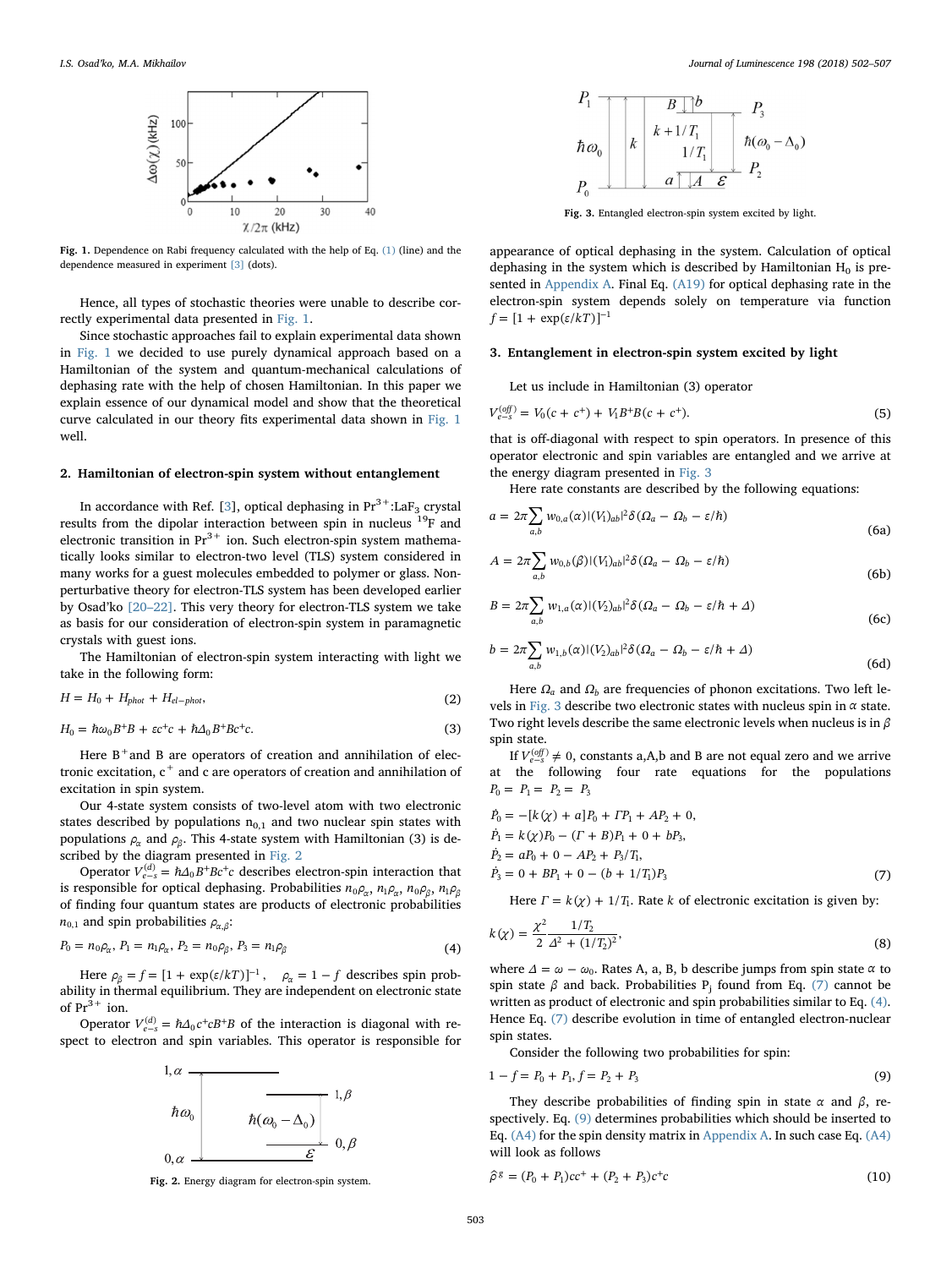<span id="page-2-0"></span>

**Fig. 4.** Dependence of function F on Rabi frequency at  $A/a = 0.3$  and  $BT_1 = 10$ ,  $B/A = 1$  (line 1),  $BT_1 = 40$ ,  $B/A = 10$  (line 2),  $BT_1 = 450$ ,  $B/A = 50$  (line 3).

Then we can repeat all steps in derivation presented in [Appendix A](#page-3-0). We arrive at Eq. [\(A19\)](#page-4-0) again. However function  $F = f(1 - f)$  will look as follows:  $F = (P_2 + P_3)(P_0 + P_1)$ .

<span id="page-2-6"></span>We find mathematical expression for function  $F = f(1 - f)$  after solution of four rate Eq. [\(7\)](#page-1-3) for stationary case. The result at  $bT_1 \ll 1$ looks as follows:

$$
F(\chi) = f(1-f) = \frac{\left[\frac{a}{A} + \frac{k(\chi)T_1}{k(\chi)T_1 + 1 + BT_1} \left(BT_1 + \frac{B}{A}\right)\right] \left[1 + \frac{k(\chi)T_1}{k(\chi)T_1 + 1 + BT_1}\right]}{\left[1 + \frac{a}{A} + \frac{k(\chi)T_1}{k(\chi)T_1 + 1 + BT_1} \left(1 + BT_1 + \frac{B}{A}\right)\right]^2}
$$
\n(11)

This function depends on Rabi frequency. Function F is shown in [Fig. 4](#page-2-0) at various values of parameter В.

Function F decreases when Rabi frequency increases. Value of rate B influences considerably on decrease of function  $F(\gamma)$ .

#### 4. Dependence of optical dephasing rate on Rabi frequency

<span id="page-2-1"></span>Dephasing rate in the physical system whose dynamics is described by four Eq. [\(7\)](#page-1-3) is given by:

$$
\frac{1}{T_2(\chi)} = \frac{1}{2T_1} + \frac{\gamma_{ph}}{2} + \frac{\gamma_{e-s}(\chi)}{2}
$$
\n(12)

Although our Hamiltonian doesn't include phonons we must take into account their contribution to the dephasing rate. Here term  $\gamma_{ph}$ describes contribution from phonons to optical dephasing.

<span id="page-2-2"></span>We know value of dephasing rate  $\frac{1}{T_2(0)} = \frac{1}{2T_1} + \frac{r_{pn}}{2} + \frac{r_{e-8}(0)}{2}$ *γ γ*  $\frac{1}{2(0)} = \frac{1}{2T_1} + \frac{\gamma_{ph}}{2} + \frac{\gamma_{e-s}(0)}{2} = \frac{1}{21.7\mu s}$ (0) We know value of dephasing rate  $\frac{1}{T_2(0)} = \frac{1}{2T_1} + \frac{\gamma_{ph}}{2} + \frac{\gamma_{e-5}(0)}{2} = \frac{1}{21.7\mu s}$  at  $\chi = 0$ . Therefore Eq. [\(12\)](#page-2-1) can be rewritten in the following form

$$
\frac{1}{T_2(\chi)} = \frac{1}{T_2(0)} + \frac{\gamma_{e-s}(\chi)}{2} - \frac{\gamma_{e-s}(0)}{2}
$$
\n(13)

Consider now dependence of optical dephasing on Rabi frequency at various values of parameter B. Inserting Eq. [\(A22\)](#page-4-1) from [Appendix A](#page-3-0) into Eq. [\(13\)](#page-2-2) we arrive at the final expression for optical dephasing rate:

$$
\frac{1}{T_2(\chi)} = \frac{1}{T_2(0)} + \gamma \left[ I(\chi, \Delta_0/\gamma) - I(0, \Delta_0/\gamma) \right] \tag{14}
$$

Here  $I(\chi, \Delta_0/\gamma)$  is dimensionless integral described by Eq. [\(A22\)](#page-4-1) and Eq. [\(A20\)](#page-4-2) in [Appendix A](#page-3-0). Dependence of this integral on Rabi frequency at various values of dimensionless coupling constant  $\Delta_0/\gamma$  is shown in [Fig. 5](#page-2-3)

Let us consider a simplified version for this dimensionless integral. Integral in Eq. [\(A22\)](#page-4-1) can be presented in the following approximate form:

$$
\frac{\gamma_{e-s}}{2} = gI_0(\chi, \Delta_0/g) \approx g6.5 \frac{\Delta_0^2}{\Delta_0^2 + g^2} F(\chi)
$$
\n(15)

This formula is more convenient for use in practice as compared with Eq. [\(A22\)](#page-4-1) because dependence of the integral on coupling constant is separated from the dependence on Rabi frequency. Dependence of this approximate integral  $I_0(\chi, \Delta_0/g)$  on Rabi frequency at various

<span id="page-2-3"></span>

**Fig. 5.** Dependence of dimensionless integral *I*(*χ*,  $\Delta$ <sub>0</sub>/*γ*) on Rabi frequency at various values of dimensionless coupling constant  $\Delta_0/\gamma = 1$  (1), 2 (2), 4(3), 8(4). Dots show function  $F(\chi)$  calculated with the help of Eq. [\(11\)](#page-2-6) at the following values of parameters:  $B = 9 \times 10^5 s^{-1} A = 1.8 \times 10^4 s^{-1}, \quad a = 5.4 \times 10^3 s^{-1}.$ 

<span id="page-2-4"></span>

Fig. 6. Dependence of dimensionless integral  $I_0(\chi, \Delta_0/g)$  on Rabi frequency at various values of dimensionless coupling constant  $\Delta_0/\gamma = 1$  (1), 2 (2), 4(3), 8(4). Dots show function *F*( $\chi$ ) calculated with the help of Eq. [\(11\)](#page-2-6) at *B* = 9 × 10<sup>5</sup>s<sup>-1</sup>A = 1.8 × 10<sup>4</sup>s<sup>-1</sup>,  $a = 5.4 \times 10^3 s^{-1}.$ 

values of coupling constant is shown in [Fig. 6](#page-2-4)

<span id="page-2-7"></span>Curves in [Figs. 5 and 6](#page-2-3) are similar with each other. Therefore calculation of dephasing rate can be described by the following simplified expression

$$
\frac{1}{T_2(\chi)} = \frac{1}{T_2(0)} + 13\frac{g}{2}\frac{\Delta_0^2}{\Delta_0^2 + g^2}[F(\chi) - F(0)]\tag{16}
$$

Consider now dependence of optical dephasing on Rabi frequency at various values of parameter B. [Fig. 7](#page-2-5) shows such dependence.

At  $a/A = 0$ ,  $b = B = 0$  dephasing rate is constant because interaction with spin is switched off (line 1). At  $a/A = 0.3$ ,  $BT_1$ , =10,  $B/A = 1$ (line 2) and at  $a/A = 0.3$ ,  $BT_1 = 40$ ,  $B/A = 4$  (line 3) dependence on Rabi frequency becomes weaker. At  $a/A = 0.3$ ,  $B = 450$ ,  $b = 50$  (line 4) optical dephasing decreases considerably when Rabi frequency increases. This very line fits experimental data well. Hence rate B that determines influence of the excited electronic state on nucleus spin plays decisive role in decrease of dephasing rate.

<span id="page-2-5"></span>Taking into account that dephasing rate  $1/T_2(\chi)$  in the optical Bloch



**Fig. 7.** Dependence of optical dephasing rate on Rabi frequency at  $a/A = BT_1 = B/A = 0$  $(line 1), a/A = 0.3, BT<sub>1</sub>, =10, B/A = 1 (line 2), a/A = 0.3, BT<sub>1</sub> = 40, B/A = 4 (line 3),$  $a/A = 0.3$ ,  $BT_1 = 450$ ,  $B/A = 50$  (line 4).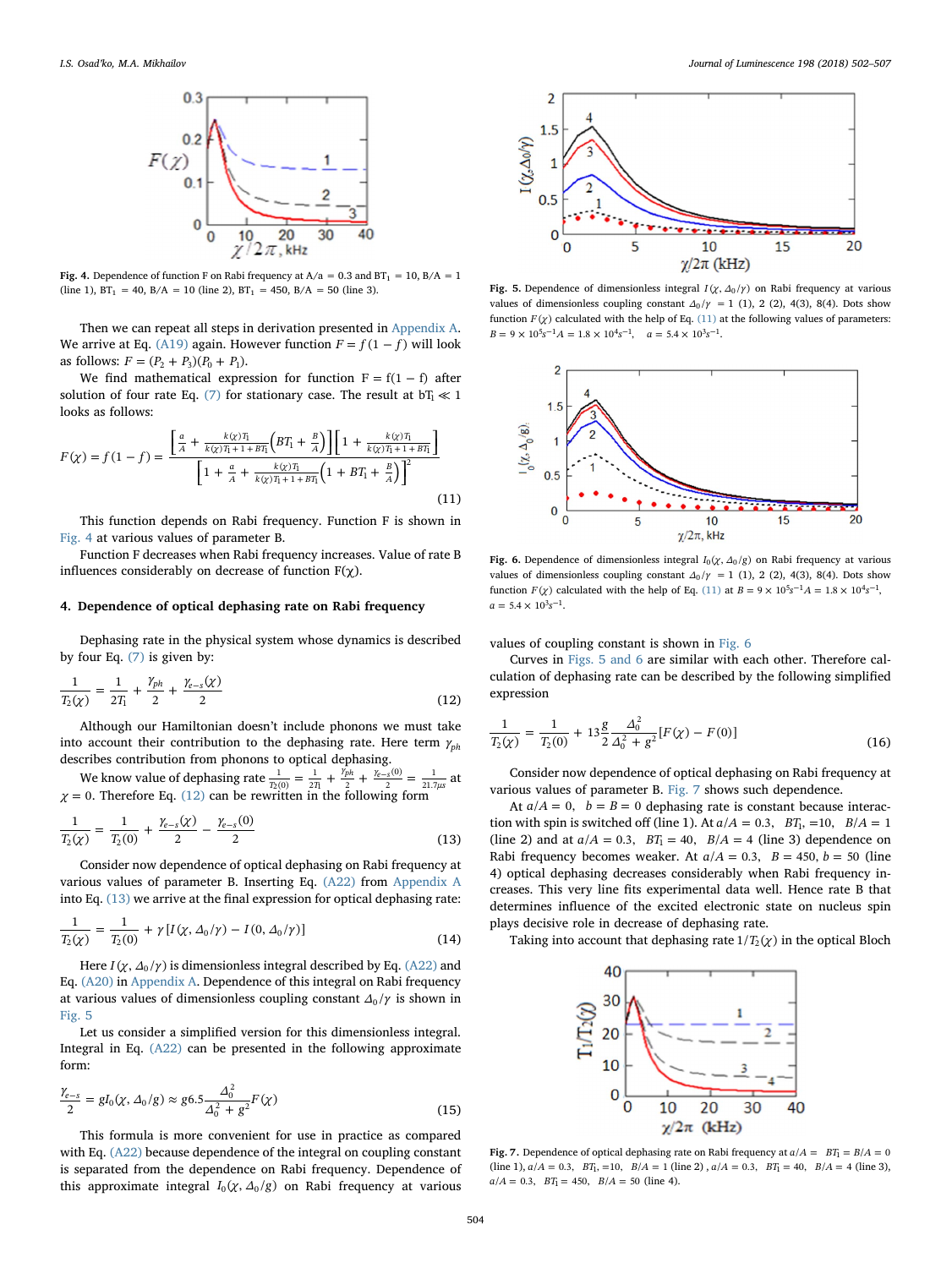<span id="page-3-2"></span>

Fig. 8. Comparison of experimental data [\[3\]](#page-5-2) (squares) with theoretical curve 4. Dashed line 1 relates to the optical Bloch equations with  $T_1/T_2(0) = 23$ . Other theoretical curves were calculated with the help of Eq. [\(11\),](#page-2-6) Eq. [\(16\)](#page-2-7) and Eq. [\(17\)](#page-3-6) at various values of B. Curves 1,2,3 and 4 were obtained at  $a/A = BT_1 = B/A = 0$  (line 1) and at  $a/A = 0.3$ , *BT*<sub>1</sub>, =10, *B*/*A* = 1 (line 2) *BT*<sub>1</sub> = 40, *B*/*A* = 4 (line 3), *BT*<sub>1</sub> = 450, *B*/*A* = 50 (line 4).

<span id="page-3-6"></span>equations can depend on Rabi frequency as [Fig. 7](#page-2-5) shows we obtain instead of Eq. [\(1\)](#page-0-3) the following equation:

$$
\Delta\omega(\chi) = \sqrt{[1/T_2(\chi)]^2 + \chi^2[T_1/T_2(\chi)]}\tag{17}
$$

## <span id="page-3-0"></span>Appendix A. Derivation of the expression for dephasing time

By calculating this equation for various values of parameter B we find curves depicted in [Fig. 8](#page-3-2).

Curve 4 fits experimental data well. It was calculated with the following set of parameters:  $a/A = 0.3$ ,  $BT_1 = 450$ ,  $B/A = 50$  and  $6.5 g\Delta_0^2/(g^2 + \Delta_0^2) = 2.533 \times 10^5 s^{-1}$ . Since T<sub>1</sub> = 0.5 ms we can easily find the following values for parameters:  $B = 9 \times$  $10^5 s^{-1}$ ,  $A = 1.8 \times 10^4 s^{-1}$ ,  $a = 5.4 \times 10^3 s^{-1}$ 

## 5. Conclusion

In contrast with all previous theoretical works we used purely dynamical quantum-mechanical approach for optical dephasing in paramagnetic crystal. We have shown that optical dephasing calculated in entangled electron-nuclear spin system manifests surprising feature: it decreases if Rabi frequency increases. This entanglement is key point of our theory for dephasing rate.

As usual, each additional dephasing mechanism increases dephasing rate. However, mechanism with entangled electron-nuclear spin system decreases rate as [Fig. 8](#page-3-2) shows. This behavior of dephasing rate enables one to explain disagreement shown in [Fig. 1](#page-1-0).

## Acknowledgement

This work was supported by the Russian Science Foundation via grant 14-12-01415.

Diagram in [Fig. 2](#page-1-1) is similar to that which describes a two-level atom interacting with so-called two-level system (TLS) of a glass. Optical dephasing in such system with TLS has already been studied in Refs. [\[20](#page-5-9)–22].

Rate of the electronic transition from the ground to the excited electronic state in the first nonvanishing approximation by electron-photon operator  $H_{el-phot}$  is given by the following expression [\[22\]](#page-5-10):

$$
J(\omega) = \frac{1}{2\pi} \int_{-\infty}^{\infty} e^{i(\omega - \omega_0)t - t/(2T_1)} J(t) dt,
$$
\n(A1)

<span id="page-3-3"></span>Function  $J(t)$  is described by the following equation:  $\widehat{S}(t)$ 

$$
J(t) = \chi^2 \text{Tr} \left\{ \hat{\rho}^g \exp\left(it \frac{H^g}{\hbar}\right) \exp\left(-it \frac{H^e}{\hbar}\right) \right\} = \chi^2 < \hat{S}(t) > \tag{A2}
$$

Here  $H<sup>g</sup>$  and  $H<sup>e</sup>$  are Hamiltonians of spin system in the ground and excited electronic state of the ion. The difference

 $W = H^e - H^g = \hbar \Delta_0 c^+ c$ , (A3)

<span id="page-3-1"></span>of spin Hamiltonians describes the interaction which is responsible for optical dephasing. Quantum-statistical average in Eq. [\(A2\)](#page-3-3) is realized with the following density matrix

$$
\hat{\rho}^g(T) = [1 - f_0(T)]cc^+ + f_0(T)c^+c. \tag{A4}
$$

<span id="page-3-4"></span>Here 
$$
f_0(T) = [1 + \exp(\varepsilon/kT)]^{-1}
$$
.

Let us differentiate operator  $\hat{S}(t) = \exp \left( i t \frac{H^g}{\hbar} \right) \exp \left( - i t \frac{H^e}{\hbar} \right)$  $\int_{\frac{1}{2}}^{\frac{g}{2}} \exp\left(-it\frac{H^e}{\hbar}\right)$  in Eq. [\(A2\)](#page-3-3) with respect to time. We arrive at the following equation:

$$
\frac{d}{dt}\hat{S}(t) = -\frac{i}{\hbar}W(t)\hat{S}(t),\tag{A5}
$$

Here

$$
W(t) = \exp\left(it\frac{H^g}{\hbar}\right)W\exp\left(-it\frac{H^g}{\hbar}\right). \tag{A6}
$$

After integration of Eq. [\(A5\)](#page-3-4) we arrive at the following integral equation:

$$
\hat{S}(t) = 1 - \frac{i}{\hbar} \int_{0}^{t} dt_{1} W(t_{1}) \hat{S}(t_{1}).
$$
\n(A7)

<span id="page-3-5"></span>This operator equation can be solved with the help of iteration procedure. Result looks as follows:

$$
\hat{S}(t) = 1 + \sum_{m=1}^{\infty} \left(\frac{-i}{\hbar}\right)^m \int_0^t dt_1 \int_0^{t_1} dt_2 \dots \int_0^{t_{m-1}} dt_m W(t_1) W(t_2) \dots W(t_m)
$$
\n(A8)

<span id="page-3-7"></span>Integration over times in the right hand side of Eq. [\(A8\)](#page-3-5) can be simmetrized with the help of so-called time-ordering operator  $\hat{T}$ . Result looks as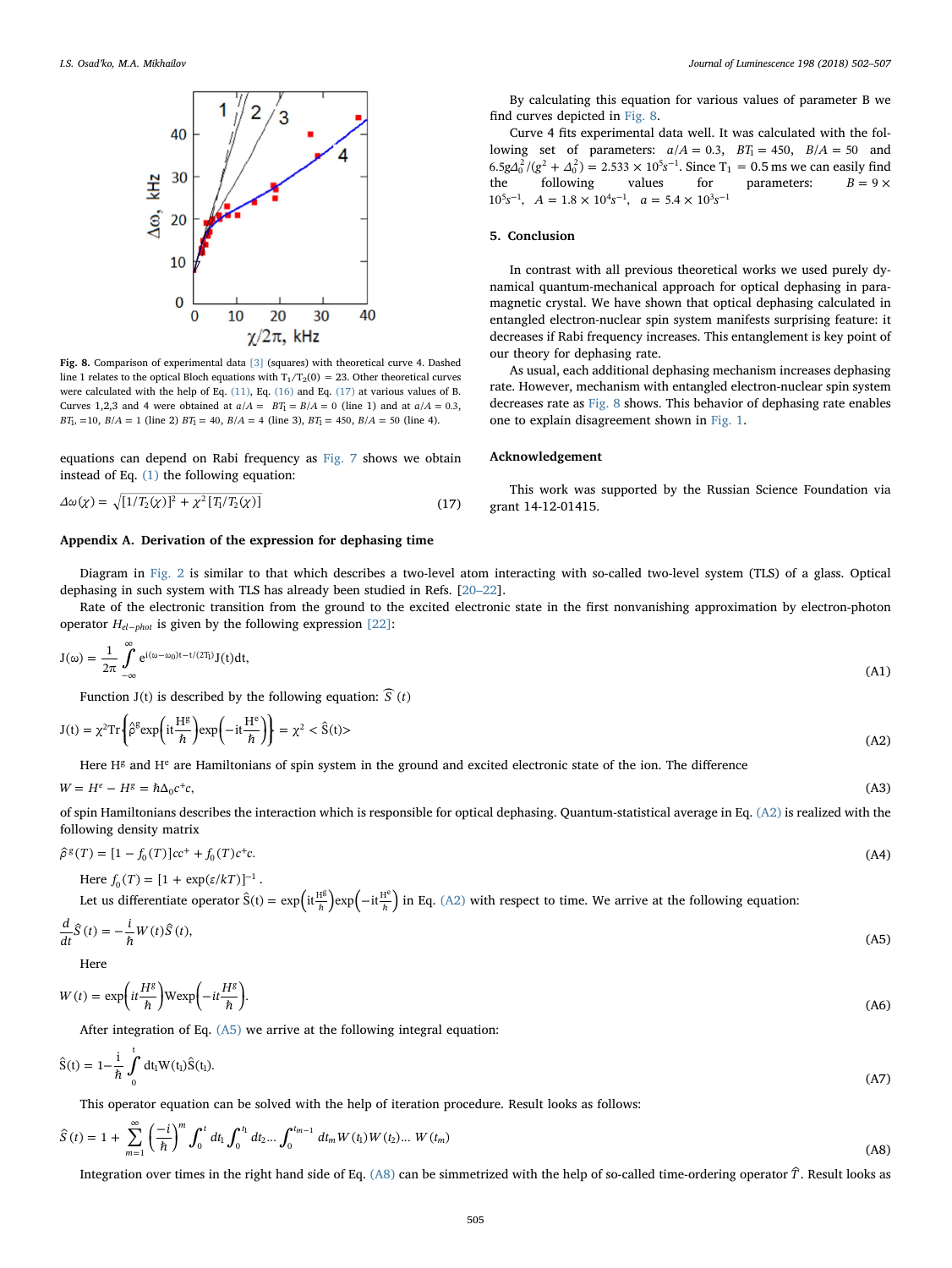follows

$$
\langle \hat{S}(t) \rangle = 1 + \sum_{m=1}^{\infty} \left( \frac{1}{m!} \right) \left( \frac{-i}{\hbar} \right)^m \int_0^t dt_1 \int_0^t dt_2 \dots \int_0^t dt_m \qquad \qquad \langle \widehat{T} \{ W(t_1) W(t_2) \dots W(t_m) \} \rangle
$$
\n(A9)

Here all times are equal in rights. This fact facilitates our processing of Eq. [\(A9\)](#page-3-7) after its quantum statistical average.

<span id="page-4-3"></span>Consider quantum-statistical average of operator  $\hat{S}(t)$ . The average can be expressed via so-called cumulant function in the following form:

$$
\langle \hat{S}(t) \rangle = \exp(g(t)), \tag{A10}
$$

<span id="page-4-4"></span>Here cumulant function  $g(t)$  is described by the following expression

$$
g(t) = 1 + \sum_{m=1}^{\infty} \left(\frac{1}{m!} \right) \left(\frac{-i}{\hbar}\right)^m \int_0^t dt_1 \int_0^t dt_2 \dots \int_0^t dt_m \qquad \qquad <\widehat{T}\left\{W(t_1)W(t_2)\dots W(t_m)\right\}_{\sim} \tag{A11}
$$

Index "c" near sign of the average means that we should take into account only so-called coupled averages of operators. Detailed derivation of Eq. [\(A10\)](#page-4-3) is presented in [Appendix A](#page-3-0) "Cumulant Expansion" placed in the end of the book [\[22\]](#page-5-10). The average of the product in Eq. [\(A11\)](#page-4-4) can be expressed via product of causal Green functions for spin:

$$
G(t) = -i\langle \widehat{T}c(t)c^{+}(0)\rangle = -i\exp\left(-i\frac{\varepsilon}{\hbar}t\right)[(1-f)\theta(t) - f\theta(-t)]
$$
\n(A12)

This function doesn't allow for decay of spin state with energy  $\varepsilon$ . This decay exists in real system and it can be allowed for by introducing decay constant *γ* into Green function as follows:

$$
G(t) = -i\langle \widehat{T}c(t)c^{+}(0)\rangle = -i\exp\left(-i\frac{\varepsilon}{\hbar}t - \gamma t\right)[(1-f)\theta(t) - f\theta(-t)]
$$
\n(A13)

By calculating the average in the cumulant function g(t) we arrive at the following expression:

$$
g(t) = -\Delta_0 \int_0^t t_1 \left\{ G(-0) + \sum_{m=2}^{\infty} \frac{\Delta_0^{m-1}}{m} \int_0^t dt_2 \int_0^t dt_3 \qquad \dots \int_0^t t_m G(t_1 - t_2) \dots G(t_{m-1} - t_m) \right\}
$$
(A14)

<span id="page-4-5"></span>Carrying out transition to Fourier transforms in the Green functions we arrive at the following equation for cumulant function:

$$
g(t) = \sum_{m=1}^{\infty} \frac{\Delta_0^m}{m} \int_{-\infty}^{\infty} \frac{d\omega_1}{2\pi} G(\omega_1) \int_{-\infty}^{\infty} \frac{d\omega_2}{2\pi} G(\omega_2) \dots \int_{-\infty}^{\infty} \frac{d\omega_m}{2\pi} G(\omega_m) \Delta_t (1-2) \Delta_t (2-3) \dots \Delta_t (m-1)
$$
\n(A15)

Here  $\Delta_t (k-j) = \sin^2 \left( \frac{\omega_k - \omega_j}{2} t \right) / \left( \frac{\omega_k - \omega_j}{2} \right)^2$ .

Functions  $\Delta_t$  are integrated over frequencies in Eq. [\(A15\).](#page-4-5) At large time we can make the following substitutions

$$
\Delta_t (k-j) \to 2\pi \delta(\omega_k - \omega_j), \Delta_t (k-j) \Delta_t (j-k) \to |t| 2\pi \delta(\omega_k - \omega_j)
$$
\n(A16)

in Eq. [\(A15\).](#page-4-5) Delta functions enable one to make integration over frequencies in Eq. [\(A15\)](#page-4-5) and we arrive at the following expression for the cumulant function at large time:

$$
g_{\infty}(t) = t \left\{ \frac{-i\Delta_0}{2} + \int_{-\infty}^{\infty} \frac{d\omega}{2\pi} \sum_{m=1}^{\infty} \frac{1}{m} (\Delta_0 G(\omega))^m \right\} = t \left\{ \frac{-i\Delta_0}{2} + \int_{-\infty}^{\infty} \frac{d\omega}{2\pi} \ln(1 - \Delta_0 G(\omega)) \right\} = t \left\{ -i\delta - \frac{\gamma_{e-5}}{2} \right\}
$$
(A17)

Imaginary part of this function describes a shift of optical line and real part describes contribution to halfwidth of optical line. By using Fourier transform of the Green function in the following form:

$$
G(\omega) = \int_{-\infty}^{\infty} \frac{dv}{\pi} \Gamma(\nu) \left( \frac{1 - f}{\omega - \nu + i0} + \frac{f}{\omega - \nu - i0} \right),\tag{A18}
$$

<span id="page-4-0"></span>Here function

$$
\Gamma(\nu) = \frac{\gamma}{(\nu - \varepsilon)^2 + \gamma^2} \tag{A19}
$$

<span id="page-4-2"></span>describes spectral density of the spin state at the ground electronic state of Pr<sup>3+</sup> ion. We can express  $\frac{\gamma_{e-s}}{2}$  in the following form [20–[22\]:](#page-5-9)

$$
\frac{\gamma_{e-s}}{2} = -\int_{0}^{\infty} \frac{dv}{2\pi} \ln[1 - 4f(1 - f)\Delta_0^2 \Gamma^e(v)\Gamma(v)],
$$
\n(A20)

<span id="page-4-6"></span>Here function

$$
\Gamma^{\rm e}(\nu) = \frac{\Gamma(\nu)}{\left(1 - \Delta_0 P \int_{-\infty}^{\infty} \frac{d\omega}{\pi} \frac{\Gamma(\omega)}{\nu - \omega}\right)^2 + \Delta_0^2 \Gamma(\nu)^2}
$$
(A21)

<span id="page-4-1"></span>describes spectral density of spin at the excited electronic state of Pr<sup>3+</sup> ion. Dimensionless parameter  $\Delta_0/\gamma$  determines strength of the electron-spin coupling. Therefore we can express Eq. [\(A21\)](#page-4-6) via dimensionless integral as follows:

$$
\frac{\gamma_{e-s}(\chi)}{2} = \gamma I(\chi, \Delta_0/\gamma) \tag{A22}
$$